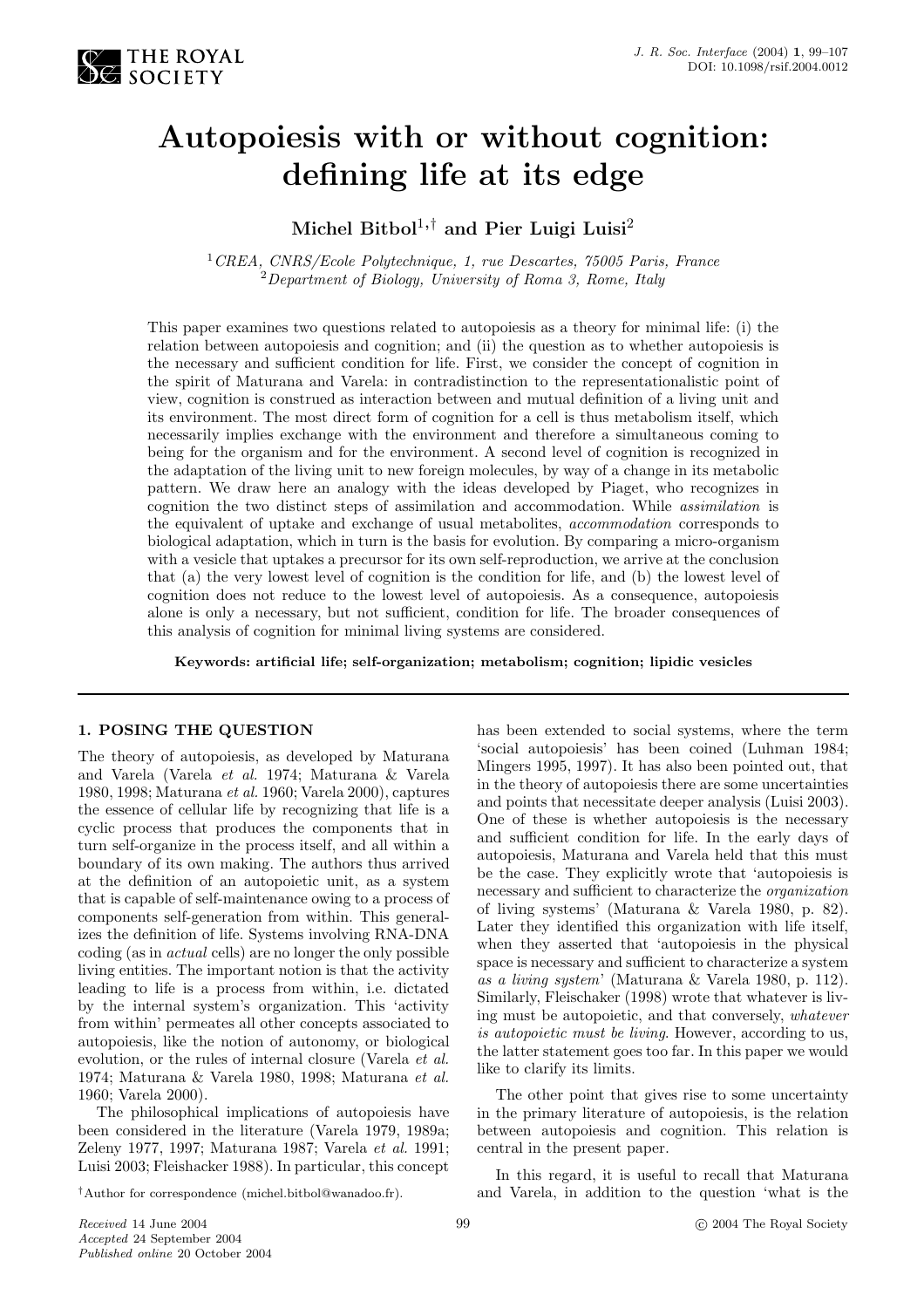blue-print of life?', had in their agenda another important question: 'what is cognition?' (Maturana & Varela 1980, 1998; Maturana et al. 1960; Varela 1979, 2000). In their analysis, they pointed out an indissoluble link between being a living system and interacting with the environment. One particular aspect of this interaction is that all living systems owe their living status to the selection of certain chemicals from the environment. These chemicals are called 'nutrients' to denote a specific relation between them and the metabolic network that incorporates them. This process of biochemical recognition occurs via a specific sensorium, which in turn has been developed throughout a history of coupling interactions between autopoietic units and changing environments. The authors used the term 'cognition' for this process of biological selectivity and they came to establish a basic equivalence between life and cognition. They claimed that there is no life without cognition, and that it is the co-emergence of the autopoietic unit and its cognitive activity that gives rise to the process of life (Maturana & Varela 1980, 1998; Maturana et al. 1960; Varela 1979, 2000). According to them 'Living systems are cognitive systems, and living as a process is a process of cognition' (Maturana and Varela 1980, p. 13).

Together with Maturana's and Varela's previously quoted statement, this would mean complete equivalence between three processes: autopoiesis, life and cognition. At this point, our doubt about the equivalence between autopoiesis and life can be reformulated thus: is there a real equivalence between autopoiesis and cognition?

The reason why the relation between autopoiesis and cognition may give rise to some confusion can be formulated in the following way: if cognition is a primary feature of life, and if there is an equivalence between autopoiesis and life, cognition should be included explicitly in the definition of autopoiesis. True, since cognition is prima facie a relational feature, whereas autopoiesis is an organizational feature, this inclusion does not amount to a mere identification. However, autopoiesis could at least include the necessity of cognition-like relations for its own maintenance in its definition. Conversely, if (as hitherto witnessed in the literature) this is not done, in other words if cognition (a) remains excluded from the definition of autopoiesis (which focuses on internal organization and self-generation) and (b) is nevertheless construed as indispensable for life, then autopoiesis and cognition are distinct processes, and autopoiesis alone may not be sufficient for defining life.

This question appears to be timely, as another group of authors has approached the same question almost simultaneously to us (Bourgine and Stewart 2004). These authors start on a different premise, presenting a mathematical model of a three-dimensional tessellation automaton of autopoiesis, and developing different arguments from ours as far as the relation with cognition is concerned. However, the conclusion reached by Bourgine and Stewart is similar to ours, with a few interesting exceptions that are discussed later on.



Figure 1. The autopoietic self-reproduction of vesicles.

#### 2. A MODEL OF AUTOPOIETIC FATTY ACID VESICLES

The present paper, instead of considering theoretical models, focuses on systems that have been considered experimental expressions of chemical autopoiesis (Bachman et al. 1992; Luisi 1996, 1997; Walde et al. 1994; Wick *et al.* 1995; Zepik *et al.* 2001). They originated from a direct interaction with Varela (see Luisi et al. 1996) and have the advantage of being simple laboratory systems. This way, the question of whether such autopoietic chemical systems are 'living' or not can be checked against a real, concrete case.

Let us consider more closely one of those implemented chemical autopoietic systems. A typical example is represented in figure 1.

Here, one starts from a relatively static aqueous system (vesicle) formed by the surfactant S. Then, a highly lipophilic precursor of S, indicated as S–S, binds to the boundary of the vesicle and is hydrolysed there yielding the very surfactant S. The vesicle grows, and eventually it divides into two or more thermodynamically more stable smaller vesicles. The more vesicles that are formed, the more S–S is bound and the more vesicles are formed, i.e. the process is auto-catalytic. Since the whole process of hydrolysis and growth takes place because of and within the boundary, the vesicle can be seen as a simple self-reproducing, autopoietic system.

In fact, such systems fulfil the three criteria of autopoiesis indicated by Varela (2000). These criteria are: (1) that the system builds its own boundaries;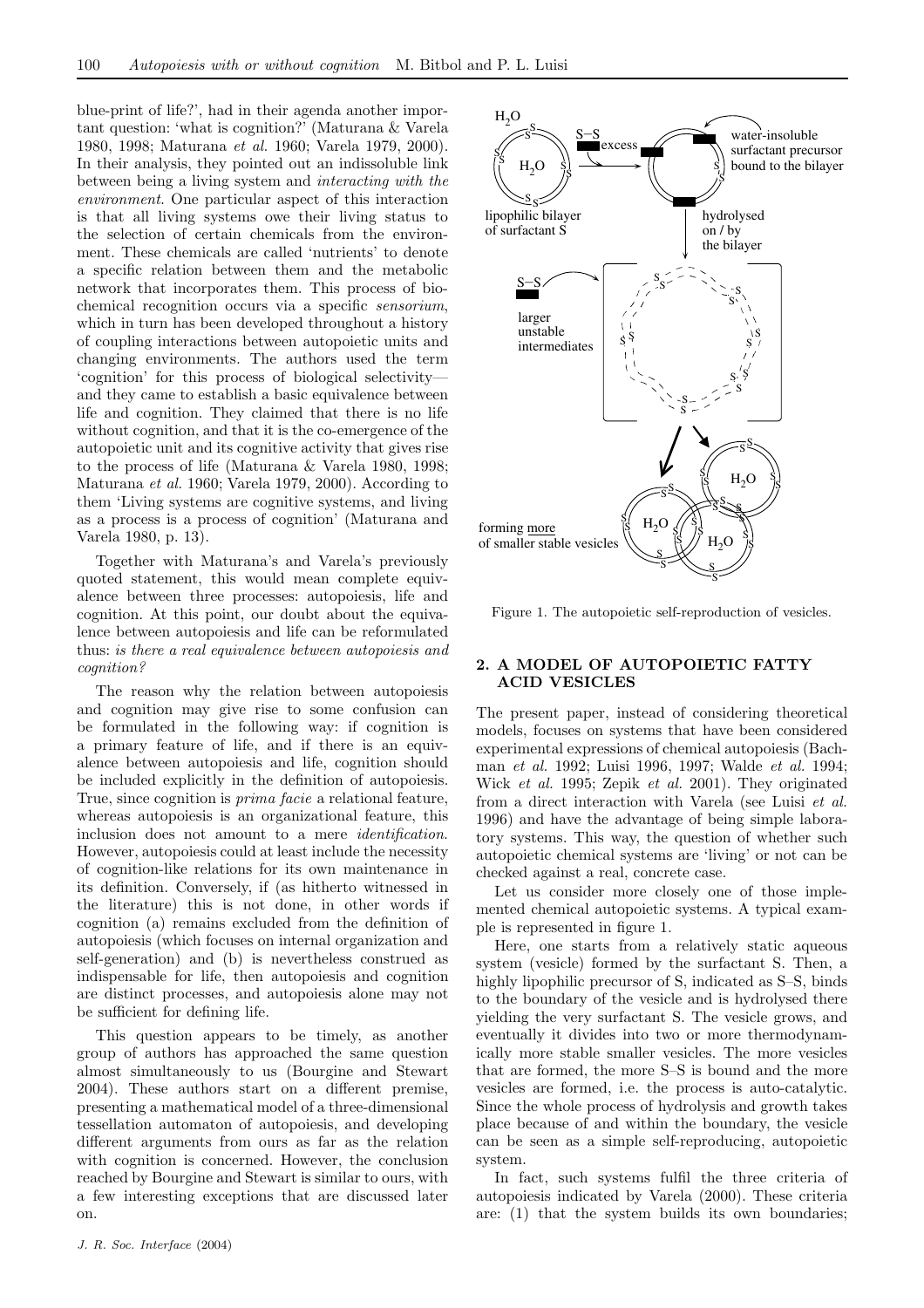(2) that this construction is due to reaction(s) (activity) taking place within the system; (3) that it is performed through reactions determined by the system itself. It is clear that these criteria apply to the system of figure 1, albeit in the limiting case that: (i) all is taking place at its boundary; and (ii) there is no activity in the aqueous core. Indeed, these systems are the simplest possible case of experimental autopoiesis. The former three criteria have also been used by Bourgine and Stewart (2004), where they are applied to the threedimensional tessellation automaton.

While the system in figure 1 corresponds to autopoiesis in a self-reproducing mode, an autopoietic system in the homeostatic mode has also been implemented experimentally (Zepik et al. 2001). This is characterized by two competing processes, one that forms the vesicles, the other that destroys them, both taking place at the boundary. By changing the conditions, the relative velocity of the two processes changes, and accordingly the system can be in homeostasis, can grow or can decay and 'die' (Zepik et al. 2001).

Now, all this represents a vesicle that adsorbs chemicals and by doing so is capable of self-generation from within, either in the mode of homeostasis or in the mode of growth and self-reproduction. What is then the difference with a bacterium, that absorbs sugar as a nutrient from the environment? At first sight, this vesicular process and the bacterial process of glucose assimilation are similar. However, we would commonly ascribe the definition of living to the second case, and generally not to the first case. Admittedly, both systems are autopoietic (Luisi 1996), but we cannot help thinking that there must be a difference between them. To substantiate the notion of this difference, we characterize it from a 'cognitive' point of view, according to an argument which is developed in the following sections.

#### 3. COGNITION: A NON-REPRESENTATIONALIST DEFINITION, WITH QUALIFICATIONS

The first general problem is to provide a definition of cognition that is both comprehensive enough to avoid mere identification with human brain's functioning, and specific enough not to encompass any self-catalytic chemical process whatsoever. Some of these considerations have been presented before in a preliminary form (Bitbol 2001).

Maturana and Varela's theory of cognition is certainly the most radical attempt in this direction. In this theory, the relevant concept is not information provided by the external world, but local environmental conditions for maintaining an operationally closed, autopoietic unit. The invariants of this type of unit are said not to represent any feature of the world, but rather to identify with steady aspects of its own internal dynamical organization. As for the advisable changes of an operationally closed unit, they do not prove that the unit possesses a faithful picture of the world according to which the changes are determined, but only that its internal working is viable in relation to environmental disturbances. In other terms: cognition is

definitely not tantamount to a passive reproduction of some external reality. It is instead mostly governed by the activity of the cognitive system itself. To understand this, one must realize that it is the cognitive structure that selects, and retroactively alters, the stimuli to which it is sensitive. By this combination of choice and feed-back, the organic structure determines (in a way moulds) its own specific environment; and the environment in turn brings the cognitive organization to its full development. The system and the environment make one another: cognition according to Maturana and Varela is a process of co-emergence.

True, the verbal separation between the world and the inner organization of the unit sounds like a false dichotomy in view of the very theory of cognition that uses it. How can someone refer to something such as an 'external independent world' if all they can say about it uses the mediation of their 'inner' categories? And, conversely, how can one claim that these categories are 'only internal', since this presupposes a contrast with the 'external independent world'? Should we then accept that the invariants of an operationally closed unit are indeed equivalent to representations, if we make clear that what they 'represent' are features of the environment that are salient relative to them, thereby carefully avoiding the slippery notion of an 'external independent world'? Should we rehabilitate the term 'representation' that was initially banished, provided we keep the former qualification in mind? These radical questions are perfectly sound; however, by implementing them too thoroughly, we run the risk of wiping out, in the vocabulary we use, the momentous difference between naive realism and Maturana and Varela's theory of cognition. Even though this difference cannot be accurately expressed by any lexical remnant of the dualist picture, it retains a function that we make readily accessible in the rest of this paper by using a systematically altered vocabulary (for instance, we will replace 'representation' with expressions such as 'representation-like behaviour' or 'representation-like organization' whenever necessary).

One important function of Maturana and Varela's theory is that it forces one to redefine the 'cognitive domain' of the operationally closed unit and to take advantage of this to discover new modes of cognition. Although the theory is expressed in a language that still borrows something from the representationalist paradigm it tends to replace, it retains the value of a guiding thread towards hitherto ignored (or minimized) aspects of cognition. As we mentioned at the beginning of this section, in Maturana and Varela's theory of cognition, the 'cognitive domain' is said to be no longer some fraction of a pre-existing world, but a region of the environment that has co-evolved with the closed unit and in which the latter's organization may persist, develop and reproduce despite the disturbances.<sup>1</sup> From this remark (and irrespective of the persistently dualist undertones of its statement) one is led to contest the

<sup>1</sup>Note that this alternative account of cognition must be made self-consistent by applying to itself. According to its own logic, it is not to be construed as a faithful picture of cognitive processes but only as a viable, efficient, fruitful way of dealing with cognition.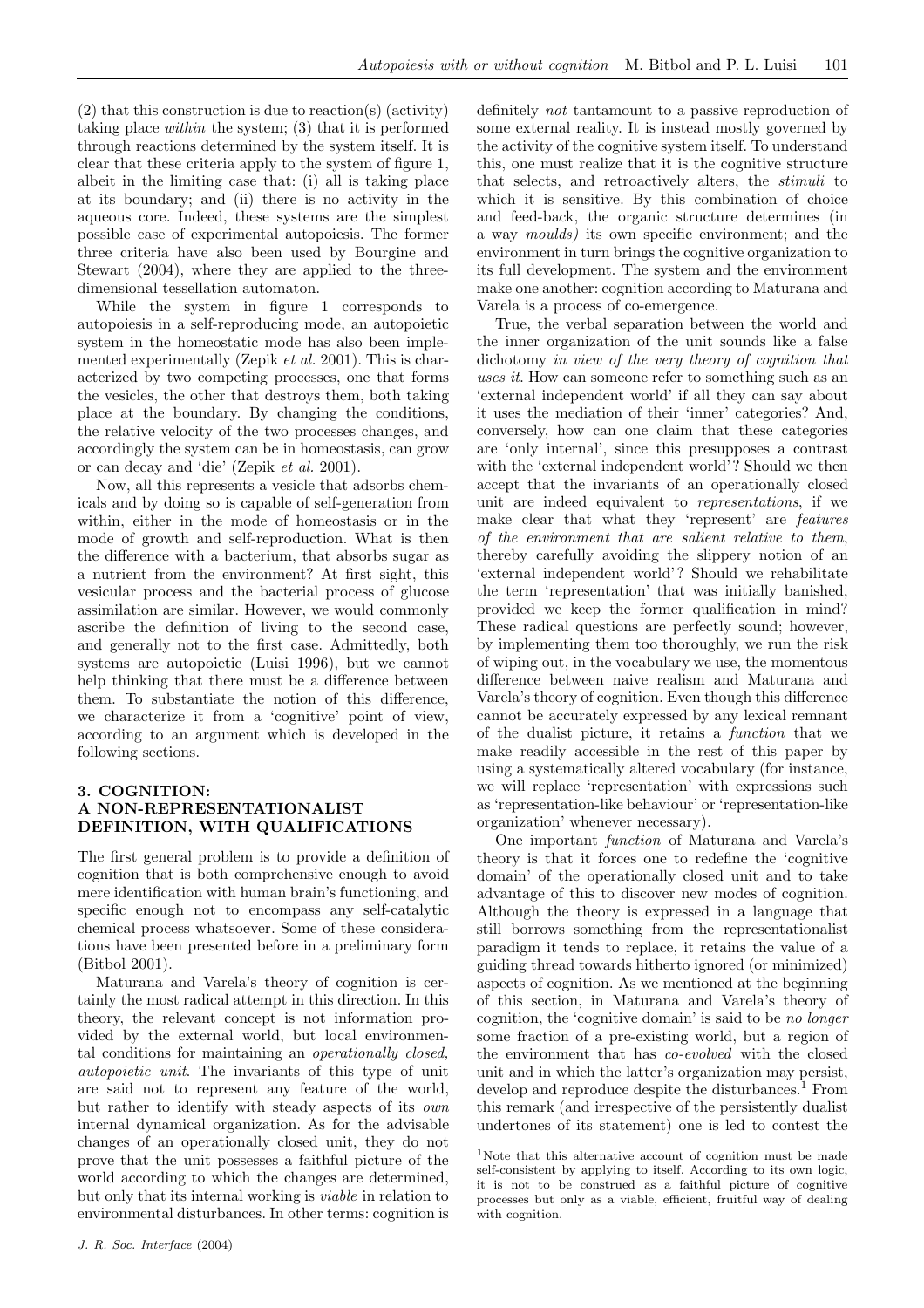universal validity of the 'view from nowhere' theory of cognition and to complement it with the idea of 'situated' or 'embedded' modes of cognition that has proved so fruitful (Clark 1997; Varela 1994). This is by itself a momentous result.

#### 4. METABOLISM AS AUTOPOIETIC **COGNITION**

Now, the next step consists of going from these very general considerations to the practical case of biological and chemical systems. Clearly, all that has just been said about cognition can be abstracted from the notion of metabolism. When an amoeba or any other living cell chooses the metabolites from the environment and rejects catabolites in it, this corresponds to a dynamic interaction that permits the enacting and the coming to being of both the living organism and the environment. In other words, metabolism always involves a dynamic interaction with the outer medium. Therefore, metabolism is already by itself the biological correlate of the notion of cognition. In this sense, our view is slightly different from the predicament of Bourgine and Stewart (2004), who write 'autopoiesis focuses naturally on the internal functioning of the organism, notably its metabolism; cognition naturally thematizes the interactions between an organism and its environment'. We believe in fact that metabolism is not only a property of the interior of the living organism. Metabolism cannot exist permanently without (mutual) interaction with the environment. In this active interaction, the organism selects its material, and in this sense a fullblown metabolism is tantamount to cognition.

A closer examination, however, shows that there are two levels of metabolism—and therefore of cognition. Firstly, the normal, steady metabolism described above usually concerns compounds that are already 'familiar', i.e. metabolites that have accompanied the life of the cell and its progeny for generations by recursive series of interactions. Secondly, in addition to this 'familiar' aspect of metabolism, there is another, albeit less frequent level that refers to the interaction with entirely novel compounds. This is important, as it opens the possibility of temporary or permanent reshuffling of the metabolic pathways of the autopoietic unit, and is associated with adaptation and evolution.

In other, more detailed, words, we should consider two aspects of metabolism/cognition.

- (1) The ordinary homeostatic metabolism that corresponds to the normal life and self-maintenance of the cell. There, the cell uses a multiplicity of standard 'nutrients' that may or may not all be present at the same time. This mode of functioning presupposes a (limited) range of possible changes in the structure of the cell, in order to incorporate and use the nutrients to which it is adapted whenever they appear in its environment. Interestingly, this ability may also extend to non-standard elements, if it happens that they have enough chemical features in common with the standard 'nutrients'.
- (2) An open-ended metabolism of elements that are 'novel' in the strongest sense, since they require

an unprecedented rearrangement of the chemical pathways and basic constituents of the cell for their incorporation to become feasible. This type of alteration is of a higher order with respect to case  $(1)$ : it shifts the whole *range* of possible changes in the cell structure, not only this structure itself. It is only restricted by the condition that it must remain within limits that do not impair the viability of the altered cell.

In regard to this twofold analysis of metabolism/cognition, it is useful to consider similar suggestions that were made by Maturana and Varela concerning how the interaction between autopoietic unit and environment can change.

The first suggestion is the crucial distinction between structure and organization of an autopoietic unit, which has only been alluded to up to this point. Structure is the set of actual relations that hold between the components of the unit. It embodies the pattern of processes that define the specific physical realization of this unit in its present configuration. In contrast, organization is a less constraining set (range) of actual or possible relations between types of components of the unit. It is the pattern of processes that define the unit as an element of a class: the class of viable members of a certain species, or the range of (possibly successive) realizations of the 'same' individual. Accordingly, when they deal with cognition, Maturana and Varela strong dynamical terms such as 'to change', 'to be deformed' or 'to be renewed', are primarily applied to the internal structure (rather than the organization) of autopoietic processes. Maturana and Varela write: 'If a living system enters into a cognitive interaction, its internal state is changed in a manner relevant to its maintenance, and it enters into a new interaction without loss of its identity' (Maturana & Varela 1980, p. 13).

The second suggestion is Maturana and Varela's<sup>2</sup> reference to a concept of co-evolution, which assumes alteration of a higher order type: not a mere continuous drift within the framework of a single organization, but a sequence of sometimes discontinuous mutual alterations of both the environment and the very definition (or organization) of the autopoietic unit, followed by periods of relative stability due to mutual co-adaptation.

#### 5. COGNITION, CHANGE AND ADAPTATION

We can now take on these two suggestions to build a more precise and selective set of constraints for the concept of cognition, and to this aim we embed Maturana and Varela's view within a detailed analysis due to J. Piaget (see Piaget 1967). This procedure is in harmony with the spirit of autopoiesis, since Piaget was explicitly quoted by Varela as a fellow-thinker in

<sup>2</sup>'If one may consider the environment of a system as a structurally plastic system, the system and its environment must then be located in the intricate history of their structural transformations, where each one selects the trajectory of the other one' (Varela 1989b). On the concept of 'structural coupling', the main sources are Maturana & Varela (1980, 1986).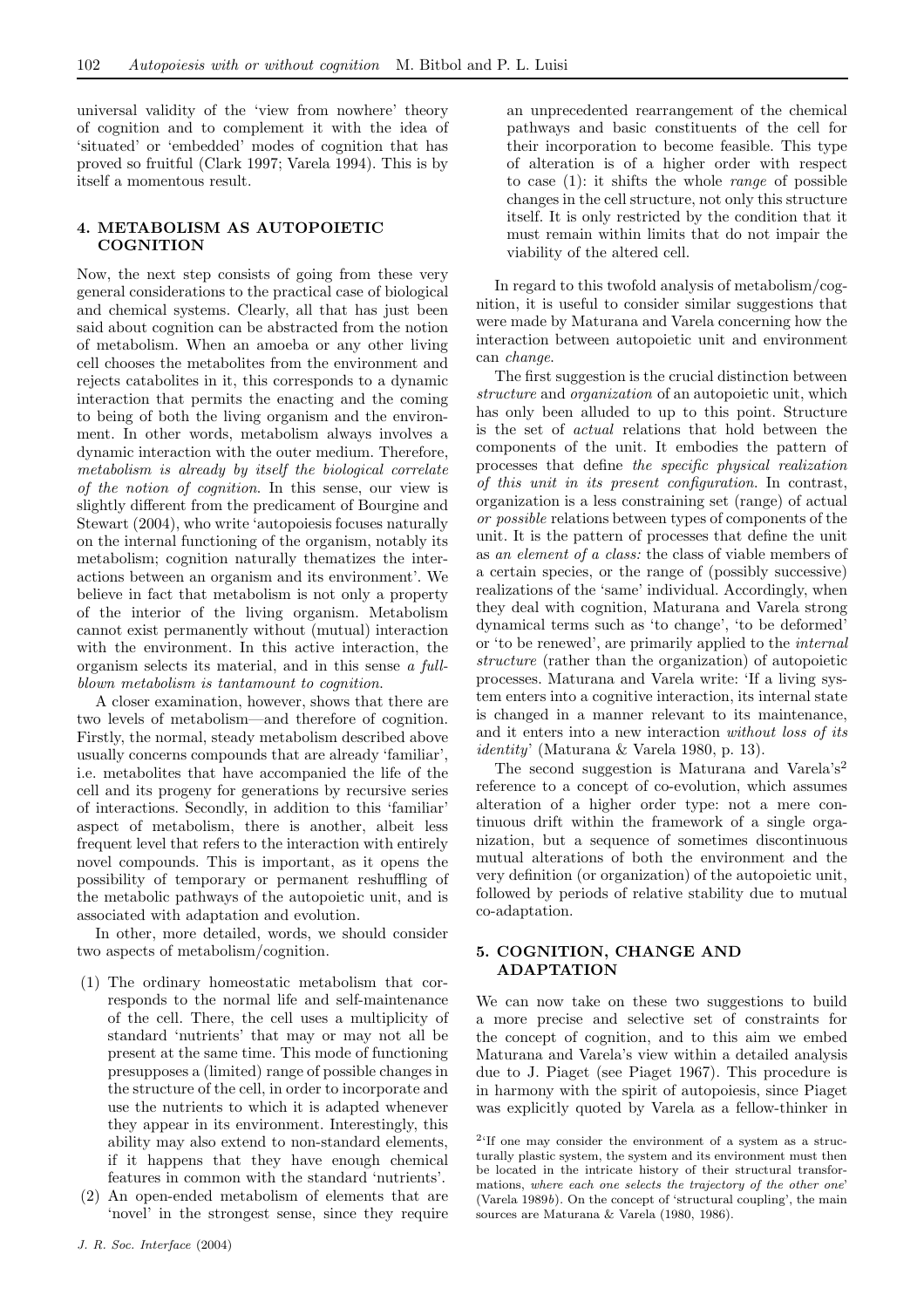the domain of biology and cognition. <sup>3</sup> One difference between Varela's and Piaget's theories of cognition, however, is that Piaget essentially started from complex human cognition as a model for biologically more elementary forms of cognition, whereas Varela proceeded the other way round. Also, since Piaget deals essentially with perceptual inputs and motor outputs, his conception involves the latent presupposition that cognition mostly deals with novel features of the environment. This would correspond formally to the biological notion of a completely new (hitherto absent) foreign molecule interacting with the pre-existing metabolism of the living structure.

In the limits of this analogy, it is possible to derive a general scheme of cognition extrapolated from Maturana and Varela's scheme, and from Piaget's as well: a fine-tuned hybridization, rather than a literally orthodox Maturana–Varela's or Piaget's view.

Such a scheme starts from the consideration that Piaget decomposed cognition into two steps.

Step one corresponds to Maturana and Varela's change of internal structure (their first suggestion). In the context of human cognition, Piaget calls this first step of cognition the process of assimilation: incorporation of objects of the environment to the subject's pre-existing schemes of motor activity. In the case of cells, this would correspond to ordinary homeostatic metabolism, as discussed above; namely a process by which an operationally closed unit absorbs physical or chemical elements from the environment and integrates them somehow into its own inner processes, maintaining both its identity and its viability. In other terms, assimilation is a process by which the unit temporarily changes its detailed structure according to the incorporated elements without changing its global organization.

In the example of the bacterium, it is interesting to distinguish *active* and *passive integration* (while keeping in mind that active, rather than passive, integration of a molecular element is the only acceptable analogon of Piaget's 'assimilation').

- Active. The incorporated molecule  $X$  can immediately find its place in the metabolism as it stands, say as an intermediary step within an already existing chemical network. This is the case, for example, if a bacterium with appropriate enzymatic equipment finds ordinary lactose in its environment.
- Passive. The incorporated molecule  $X'$  can be a new neutral, non-nutrient molecule, for example a variant isomer of lactose. In this case, the molecule  $X'$  will remain inside the bacterium as a guest molecule for a certain period of time (and eventually be expelled).

However, as we have mentioned, it may occur that a novel chemical, which was formerly incorporated in a passive way (or even was poisonous) becomes actively integrated in the network of reactions of an autopoietic unit. This requires an enduring modification of the very

definition of the unit, involving a fraction or totality of its metabolism. Thus, instead of remaining a neutral or threatening feature for it, the disturbance  $X'$  may become part and parcel of the altered unit, provided that the appropriate reorganization has taken place. We take such an alteration as *step two* of the selfprotecting transformation of an operationally closed unit; a step that would correspond to Maturana and Varela's discrete evolution or co-evolution (their second suggestion above).

This step two corresponds to what was called accommodation by Piaget, in the context of human cognition: drastic reorganization of the subject's scheme of motor activity in order to assimilate new objects.

For a bacterium or any other cell, however, we would rather call it adaptation. In this process, the unit transforms itself permanently and thereby becomes able to more efficiently assimilate the former disturbances and to remain viable even when confronted with higher concentrations of disturbing substances of the same type.

Permanence of the acquired transformations is the keyword of this second step. According to Piaget, in human behaviour the transformations of a genuinely 'accommodated' unit persist for some time (by way of representational or embodied 'memory') after the disturbance has disappeared; and they are ready to play their adaptive role again whenever the disturbance recurs.

In a bacterium, the change in metabolism may also be permanent, so that the living unit would be ready to cope efficiently with another disturbance of the same kind. One important way this can be done implies a permanent change in the genome of the bacterium. We must be careful, however, in this regard: a mutation is not to be seen as a local disturbance to be incorporated in the life cycle of a single bacterium, but it implies first a selection of a sub-species (one that better copes with the foreign substance  $X$ ) in a large population of bacteria, followed by over-reproduction of this selected species. In contrast, the process of cognition is standardly taken to imply enduring identity of the cognizing unit as such. How can we reconcile this with the apparent loss of 'sameness' from one generation of bacteria to another? This reconciliation can indeed be achieved, provided we refer to what in the literature has been called the *genidentity* of the *lineage* of units; a form of identity that relies on historical continuity of the sequence of changes (see, e.g. Carnap 1967). A thorough discussion of this concept of 'lineage' and the associated difficulties of defining the target of selection can be found in a recent review by McMullin (2003).

#### 6. COGNITION IN ARTIFICIAL 'METABOLIC' NETWORKS

At this point, the question may arise as to whether an artificial system may reach the stage of cognition, and therefore be called living. This is an important point, because it may suggest experiments of wet biochemistry to implement the minimal autopoietic and cognitive systems.

 $3'(\ldots)$  The Piagetian perspective of biological assimilation can be rephrased very naturally in the context presented here of autonomous systems and structural plasticity' (Varela 1979, p. 256).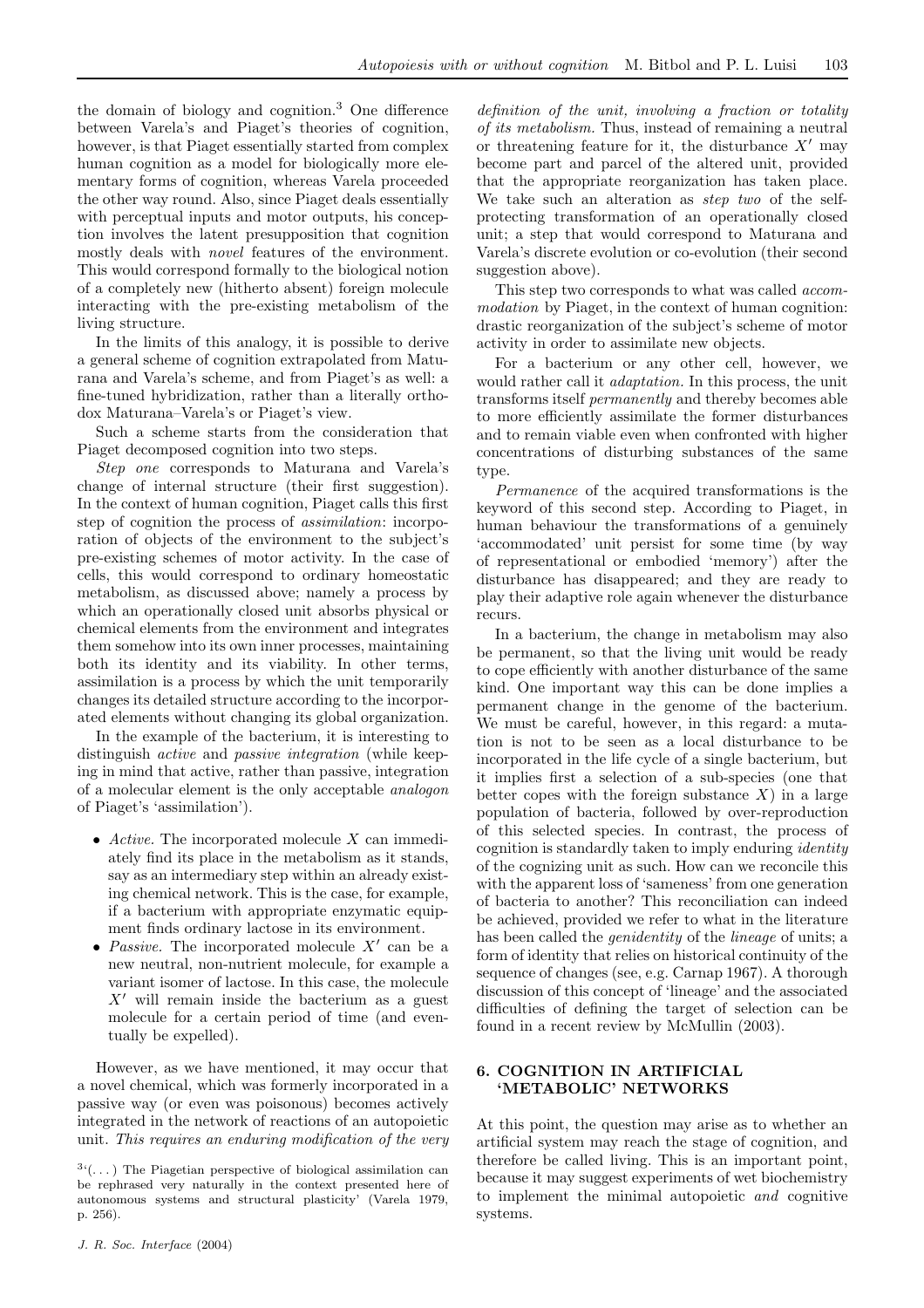

Figure 2. The membrane  $(S)$  is formed from  $B$  through a process characterized by a velocity  $v_{\text{gen}}$ . Then, S decays with velocity  $v_{\text{dec}}$ . The precursor metabolite  $A'$  enters from the environment. Furthermore,  $C$  decays into  $C'$  that is eventually expelled.

Let us sketch an example: that of an internal cycle of three components,  $A, B$  and  $C$  (figure 2). They (or some of their precursors, such as  $A'$  enter from the environment by ways and mechanisms that we do not need to describe in detail. One of these components, e.g. B, builds the membrane S with a velocity  $v_{\text{gen}}$ , and  $S$  decays with its own rate  $v_{\text{dec}}$ . Of the other two reagents, the first  $(C)$  decays into  $C'$  and is expelled to the outer environment; whereas the second  $(A)$  fulfils other functions. Thus, this system operates with only three core metabolites. The system is capable of building its boundary from within, and simulates several modes of existence of the living cell. In fact, when the reaction of formation of S,  $v_{\text{gen}}$  and the velocity  $v_{\text{dec}}$ of decay of S are numerically equal, the system is in homeostasis; if  $v_{\text{gen}}$  is greater than  $v_{\text{dec}}$ , the system can grow and eventually self-reproduce; and when the reverse is true, the system dies off.

One can actually conceive several other variations of this minimal metabolic system. In a real system (bacterium) there will be many more reagents and cycles, but the quality of the picture does not change in any essential way (except for some consequences of complexity that are mentioned below).

Let us now consider the case of a substance  $X-Y$  that interacts with the previously described autopoietic unit and is not necessarily recognized by its metabolic cycle. As previously mentioned (under the headings 'active' and 'passive' incorporation), this molecule can interact with the autopoietic unit in two or three different ways. It can be absorbed and parked inside the unit without being integrated, and then be eventually expelled. It can also block one of the reactions of the cycle (i.e. act as an inhibitor). <sup>4</sup> Or else, it can become part of the



Figure 3. The foreign substance  $X-Y$  enters into the autopoietic structure and is capable of being incorporated into the existing metabolism, then modifying it.

metabolic cycle as indicated in figure 3 (with hydrolysis of  $X-Y$  and release of Y into the environment). This latter course of events supposes either a pre-existing ability of the cycle to deal with the new substance (this is 'assimilation'), or an appropriate change of some element(s) of the cycle eventually promoting the required ability (this is 'accommodation'). In a cell, the latter case would correspond to a change of the genomic system, e.g. to the development of novel enzymes that are capable of accepting and transforming the molecule  $X-Y$  and inserting it in the cell metabolism. Note that, as a consequence of such an 'accommodation', the value of the constant  $v_{\text{gen}}$  and/or  $v_{\text{dec}}$  can be changed. In particular, these values can be modified in response to the alteration of the environment triggered by the release of metabolite  $Y$ . This corresponds quite well to the view of Bourgine and Stewart (see the conclusion below). Indeed, according to them, there is cognition whenever there is: (a) an environmental cause (here the outer molecule  $X-Y$ ; (b) a resulting effect from the unit (here the release of a metabolite  $Y$ ); and (c) an adaptive virtue of the effect (here, say, an increased rate of self-reproduction due to the alteration of the ratio  $v_{\text{gen}}/v_{\text{dec}}$ .

By means of this model, we are able to visualize the minimal metabolic unit that also corresponds to the minimal level of cognition. This visualization is pragmatically important, in so far as it may suggest to the experimentalist some minimalist cell that can be fabricated in the laboratory. In fact, if we could realize a vesicular system hosting in its interior the 'simple' metabolic cycle of figures 2 and 3, and if this system were characterized by the self-maintenance of its metabolic pathway together with regeneration of the components from within the boundary and assimilation of components from without, then we would have realized a minimal cognitive system that is autopoietic and, therefore, according to our present thesis, we would be brought to conclude that such a system is, indeed, living. Metabolism involving a minimal ability to cognition in the sense of 'assimilation' is enough for that.

However, in the simple (first-generation) autopoietic system that has already been made (Zepik *et al.* 2001), in which one  $S$  is formed while one  $S$  is destroyed so as to self-maintain the systems' balance as illustrated

<sup>4</sup>Certain substances may even poison the unit, however a poisoning effect always corresponds to a specific interaction with the metabolic pathway, for example the inhibition of some enzymes. In other words, the poisoning corresponds to assimilation, which in this case would have a deleterious effect.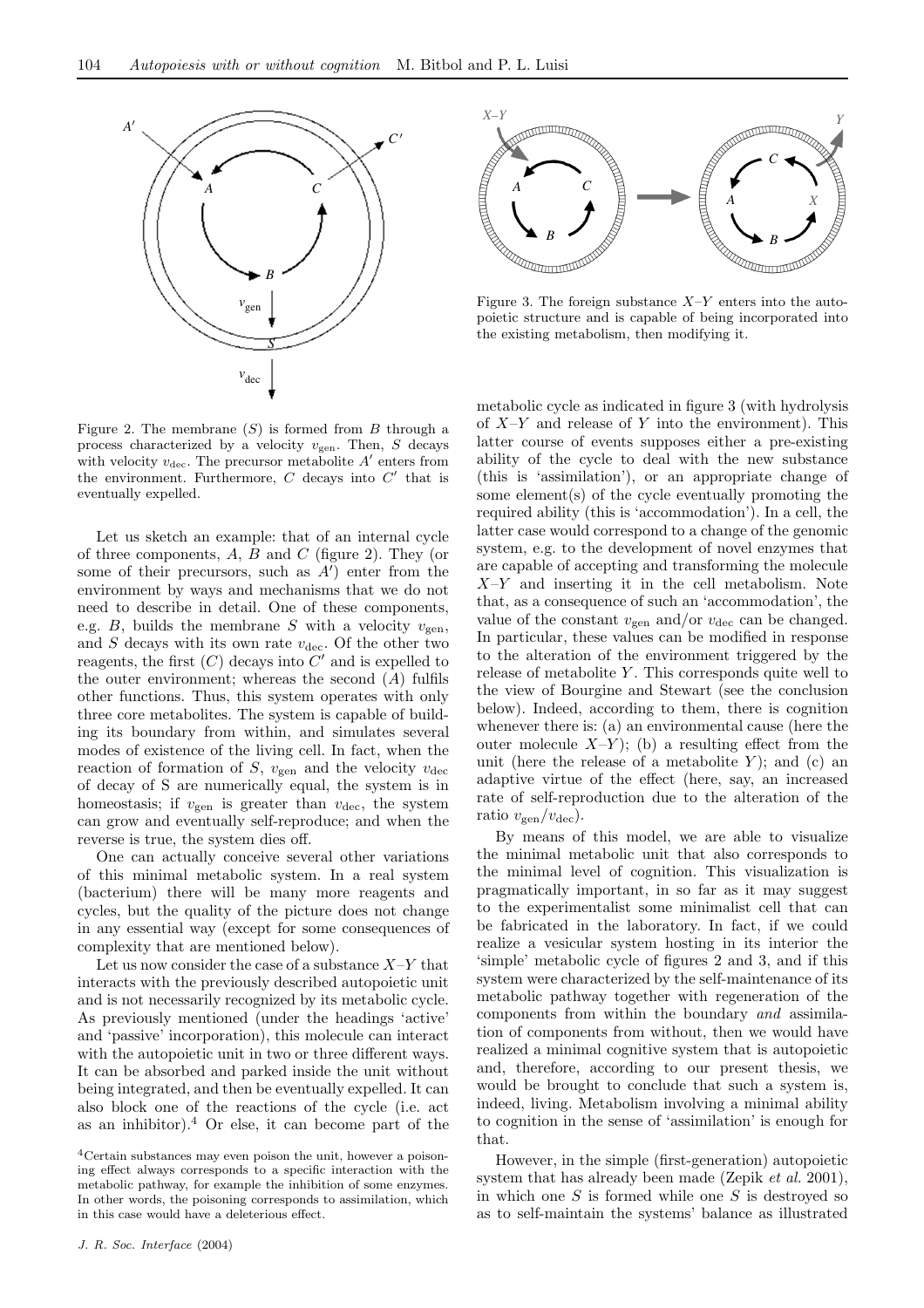in figure 1, there is no cognition in the terms explicated here, not even the lower variety of cognition implied by the possibility of 'assimilation' of alternative substances within a metabolic network. Hence, we are entitled to conclude that these simple fatty acid autopoietic vesicles are definitely not 'living'.

Clearly, the above systems lend themselves to further development and increase of complexity. One decisive level of complexity, below the level of bacteria endowed with a genome, but above the level of the first- and second-generation autopoietic vesicle systems, might correspond to the case of self-organized criticality studied by Kauffmann (1995). According to Kauffmann, past a certain threshold of complexity and interconnectedness of a network of chemical reactions, autocatalysis is bound to occur. One might then make the distinction between (a) a loop of reactions which was highly unlikely to emerge spontaneously due to its low level of complexity, and (b) another loop (or rather network) of reactions so much richer than the first, that the probability of it (or its ancestor's) having emerged from an environment of the same level of complexity is close to unity. Preparing a system above this threshold would represent the third generation of artificial autopoietic units. These third-generation autopoietic units would be very likely to implement step one of cognition spontaneously (rather than artificially), since in this case, the probability of assimilation of new molecules within a persistently viable organization would be significantly increased (in the mode of a phase transition). Moreover, in view of their stability extending over a range of possible reorganizations, they could also implement step two of cognition.

### 7. BROADER IMPLICATIONS AND DISCUSSION

Finally, let us consider some more general implications of the scheme developed here.

One major implication is that the present synthesis drawn from Maturana and Varela and from Piaget can, in principle, be extrapolated towards the higher forms of behaviour, thus arriving at a stratified conception of cognition and its relation with life. We can present the following summary of the stratification.

- (0) The null stage of cognition corresponds to the case when the system of self-maintenance is either unaltered or superficially deformed by the irruption of a new environmental factor without assimilating it. This would correspond to the passive incorporation of the neutral molecule into an autopoietic unit, be it a vesicle system or a bacterium.
- (1) Stage one of cognition, which has been compared to Piaget's 'assimilation', involves integration of an environmental factor (obstacle or molecule) within the pre-existing processes of an autopoietic unit that is able to make use of such a factor as part of its defining network. We consider it as the very minimal condition for the concept of cognition to make sense and, accordingly, a basic condition for life.
- (2) Stage two of cognition, which has been compared with Piaget's 'accommodation', implies enduring modification of the network of processes of an autopoietic unit that then becomes permanently redefined and reaches a new steady state of mutual co-adaptation with its environment. Accommodation is a form of evolution based on stable molecular or dynamic support. It may yield strongly 'anticipative' behaviour such as motricity. With its memory-like structures and adaptive features, it provides another crucial dimension to cognition. One interesting question at this point is the following. Is adaptation and the correlative mutation+evolution also a necessary condition for life? Adherents to the RNA-world hypothesis would probably insist on the primary value of evolution for the definition of life; however, we leave this issue open.
- (3) Stage three of cognition relies on highly complex types of accommodative changes resulting in representation-like types of behaviour (namely types of behaviour that evoke the use of a representation from the standpoint of an external observer, but that do not necessarily involve the possession by the unit of actual 'pictures' of its environment, let alone of an 'external independent world' (Clark 1997)). This is where most thinkers would locate the emergence of cognition. In our opinion, however, the assumption that representation-like behaviour is a necessary condition for cognition is a philosophical prejudice that should rather be dismissed (Bitbol 2001).
- (4) Stage four of cognition may finally involve several social aspects which transform it into genuine knowledge, either ascribing properties to intersubjective invariants (called 'objects') by means of language, or formulating mathematical counterparts to the reversible schemes of activity in which disturbances are embedded, in order to get intersubjectively shared *predictive rules*.

In considering, as in the present paper, minimal life at its edge, the upper levels of cognition (stages three and four) are clearly irrelevant. What is relevant in this case is the characterization of the most elementary stages of cognition: stage one and perhaps also stage two. Thus, as life has a stratification of complexity, so does cognition. In this way we find ourselves again close to the paradigm of Maturana and Varela, yet more fine-tuned. According to the canonical form of this paradigm, autopoiesis and cognition are exactly coextensive, and are actually two aspects of the same phenomenon—life (Varela 2000). Instead, according to the view developed in this paper, even though autopoiesis and cognition are indissolubly linked to each other, they are not identical. Autopoiesis is a pre-condition of cognition, cognition is coextensive to life, but since not every autopoietic system is thereby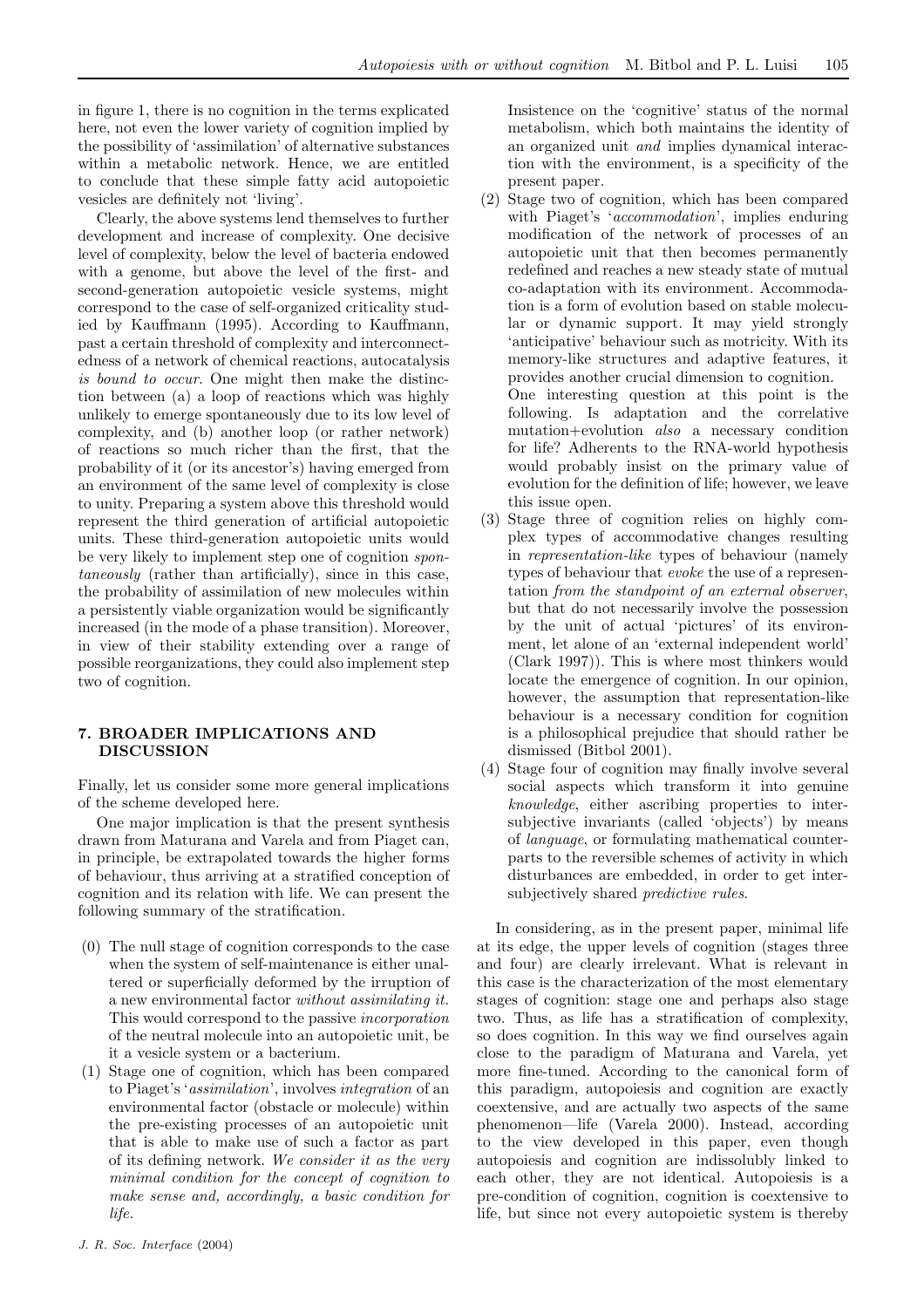undergoing cognition, not every autopoietic system is a living entity.

As already mentioned, Bourgine and Stewart (2004) arrived at similar conclusions, based on an elaborate and elegant mathematical treatment. Their autopoietic three-dimensional tessellation automaton is autopoietic, but not cognitive, and therefore, they claim, not living. However, the constraints they impose on the definition of cognition are not exactly the same as ours and this yields one interesting divergence with us.

To begin with, according to these authors, interactions of a unit with an environment can be of two types:

- (a) inputs of the unit from the environment;
- (b) specific outputs of the unit on this environment.

Then, this twofold mode of interaction can be called 'cognition' if and only if an (a)-type interaction serves to trigger a (b)-type interaction, which promotes the viability of the system by modifying the environment in an appropriate way. Provided the latter condition is fulfilled, the (a)-mode interaction can be called 'sensation' and the (b)-type 'action'. In other words, cognition must imply active interventions on the environment in order to impose or maintain the conditions for survival. We broadly agree with this approach, provided extended homeostasis (by steady co-adaptation of the autopoietic unit and the environment, involving selective intake and outflux of molecules) is itself defined as a special variety of sensation+action. As we emphasized earlier, the discriminative use of metabolites that the living organism makes during its normal steady state cycle is indeed the most basic form of cognition, without which there would be no life.

However, there is also a small point of disagreement between us and Bourgine and Stewart. Our primary emphasis is on permanent conditions of selfmaintenance (or promotion of viability) by homeostasis, then pointing out that this involves input from and output to the environment. Bourgine's and Stewart's primary emphasis is rather directly on the input– output scheme (the sensory-motor loop), then adding a condition of cooperation of inputs and outputs for the sake of viability. This slight difference in order and emphasis has a noticeable consequence. By modifying and weakening the condition of viability, they are ready to ascribe 'cognition' to entities (such as robots) that are admittedly not autopoietic. They then add to our common statement that 'there can be autopoiesis without cognition', the further statement that 'there can be cognition without autopoiesis'. This latter statement harmonizes well with the present common wisdom according to which robots or even computers may embody (artificial) cognition. However, it does not fit with a more specific and more biological-like definition of cognition, such as ours, according to which (a) cognition is coextensive to homeostatic metabolic processes, and (b) mainly non-homeostatic contraptions such as robots or computers are cognitive tools or models, rather than entities endowed with cognition in the first place. Thus, we could say that the conception we propose in this paper is half-way between Maturana and Varela's strict equivalence of autopoiesis and cognition, and Bourgine's and Stewart's radical dissociation of autopoiesis and cognition. According to Bourgine and Stewart's is final tentative thesis, 'A system that is both autopoietic and cognitive (... ) is a living system'. However, our own corresponding tentative thesis should be 'A system that is minimally cognitive and, therefore, autopoietic, is a living system'.

The authors wish to acknowledge valuable comments on a previous draft by E. Thompson, J. Stewart, S. Lazzara, I. Peschard and three anonymous referees.

#### REFERENCES

- Bachman, P., Luisi, P. L. & Lang, J. 1992 Autocatalytic selfreplicating micelles as models for prebiotic structures. Nature 357, 57–59.
- Bitbol, M. 2001 Non-representationalist theories of knowledge and quantum mechanics, SATS (Nordic Journal of Philosophy) 2, 37–61. Available at: http://philsciarchive.pitt.edu/archive/00000888/index.html.
- Bourgine, P. & Stewart, J. 2004 Autopoiesis and cognition. Artificial Life 10, 327–345.
- Carnap, R. 1967 The logical structure of the world and pseudoproblems in philosophy (translated by R. A. George), p. 199. Berkeley, CA: University of California Press.
- Clark, A. 1997 Being there. Cambridge, MA: MIT Press.
- Fleischacker, G. 1988 Autopoiesis: the status of its system logic. Biosystems 22, 37–49.
- Kauffmann, S. 1995 'What is life?': was Schrödinger right? In What is life, the next fifty years (ed. M. Murphy & L. A. J. O'Neill). Cambridge: Cambridge University Press.
- Luhman, K. 1984 Soziale systeme. Frankfurt: Suhrkamp.
- Luisi, P. L. 1996 Self-reproduction of micelles and vesicles: models for the mechanisms of life from the perspective of compartmented chemistry. Adv. Chem. Phys. 92, 425– 438.
- Luisi, P. L. 1997 Self-reproduction of chemical structures and the question of the transition to life. In Astronomical and biochemical origins and the search for life in the universe (ed. C. B. Cosmovici, S. Bowyer & D. Westhimer), pp. 461–468. Bologna: Editrice Compositori.
- Luisi, P. L. 2003 Autopoiesis: a review and reappraisal. Naturwissenschaften 90, 49–59.
- Luisi, L., Lazcano, A. & Varela, F. 1996 Autopoiesis: the very idea. In Defining life: the central problem in theoretical biology (ed. M. Rizzotti), pp. 146–167. Padova: Università de Padova.
- Maturana, H. 1987 The biological foundations of consciousness. American society for cybernetics conference workbook: texts in cybernetics. Felton, CA: American Society for Cybernetics.
- Maturana, H., Lettvin, J., McCulloch, W. & Pitts, W. 1960 Life and cognition. Gen. Physiol. 43, 129–175.
- Maturana, H. & Varela, F. 1980 Autopoiesis and cognition: the realization of the living. Boston, MA: Reidel.
- Maturana, H. & Varela, F. 1986 The tree of knowledge: the biological roots of human understanding. Boston, MA: New Science Library.
- Maturana, H. & Varela, F. 1998 The tree of knowledge. Boston, MA: Shambala.
- McMullin, B. 2003 Replicators don't. Available at: http://www.eeng.dcu.ie/∼autonomy/ecal95/rpl-l2h/rpll2h.html.
- Mingers, J. 1995 Self-producing systems: implications and applications of autopoiesis. New York: Plenum.
- Mingers, J. 1997 A critical evaluation of Maturana's constructivist family therapy. Syst. Practice 10(2), 137–151.